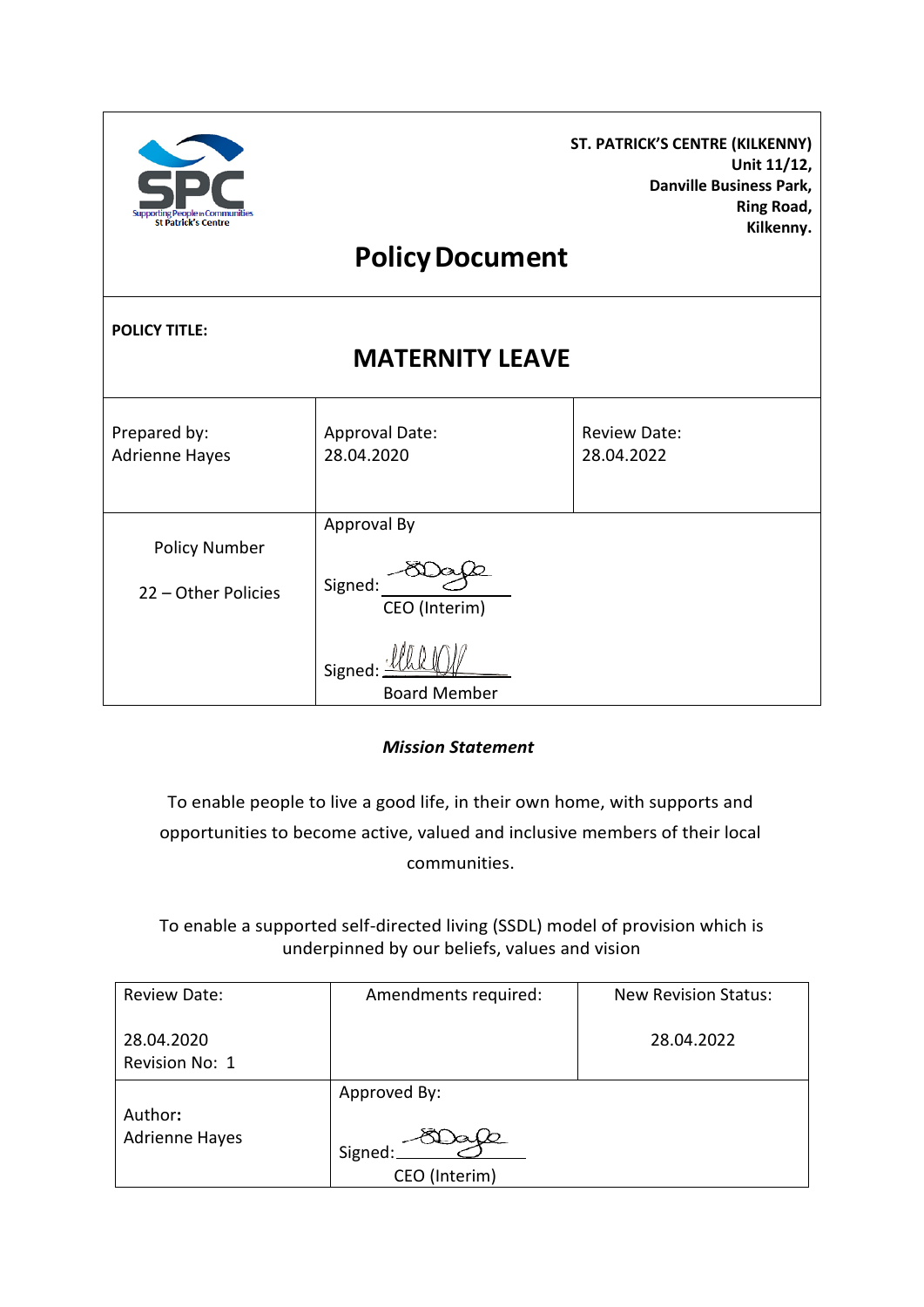# **Table of Contents**

| 2.0 |  |
|-----|--|
| 3.0 |  |
| 3.1 |  |
| 3.2 |  |
| 3.3 |  |
| 4.0 |  |
| 4.1 |  |
| 4.2 |  |
| 4.3 |  |
| 4.4 |  |
| 4.5 |  |
| 4.6 |  |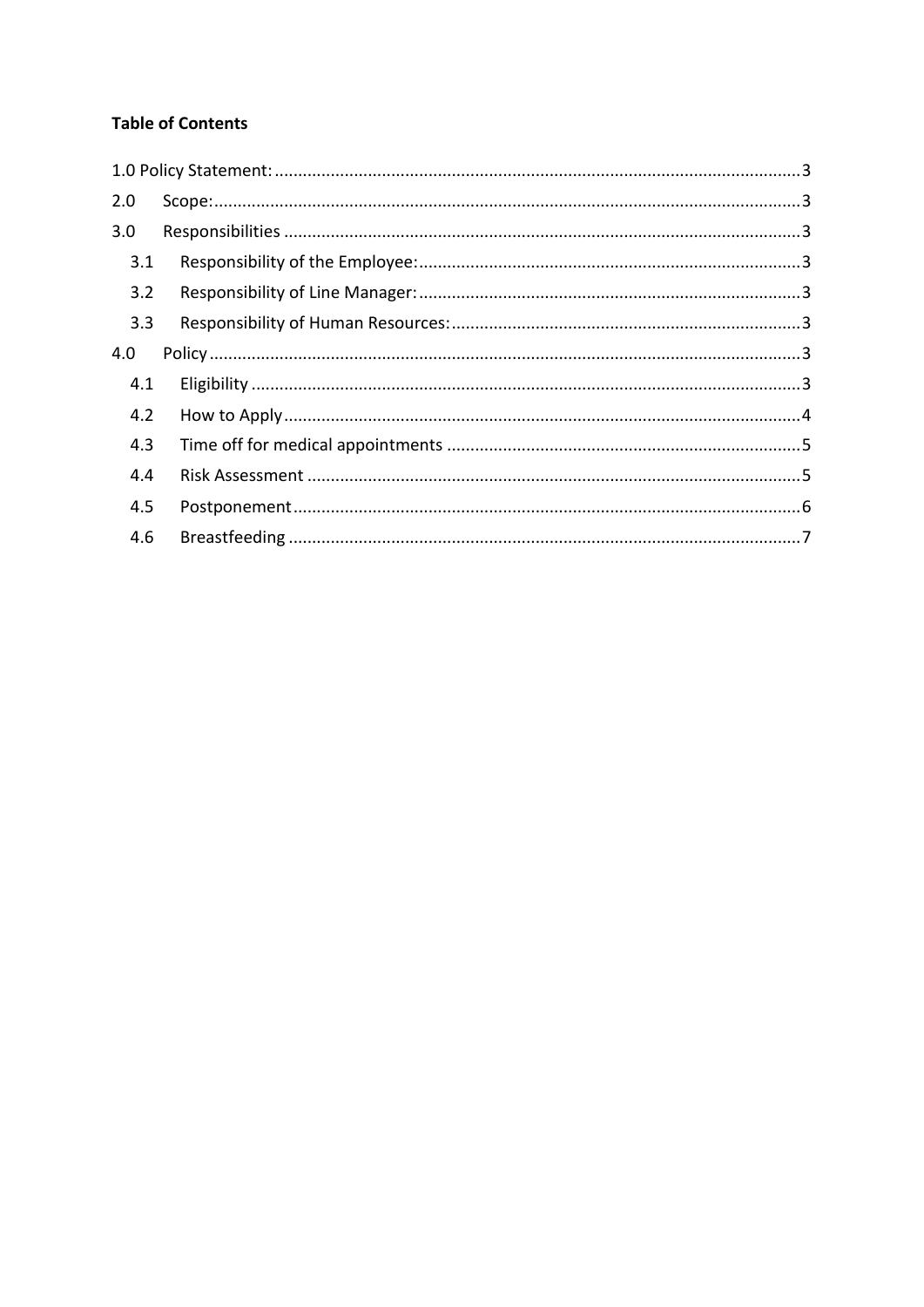## <span id="page-2-0"></span>**1.0 Policy Statement:**

**1.1** This policy informs all employees covered by the Acts of their rights and entitlements while in the employment of the organisation. Maternity Leave is in accordance with the Maternity Protection Act, 1994 and 2004.

## <span id="page-2-1"></span>**2.0 Scope:**

**2.1** All female employees who are pregnant, who have recently given birth, or who are breastfeeding up to the 26th week after the date of confinement are covered by the Maternity Protection Acts 1994 and 2004. All full-time, part-time and fixed term employees are covered by this policy.

## <span id="page-2-2"></span>**3.0 Responsibilities**

## <span id="page-2-3"></span>**3.1 Responsibility of the Employee:**

To abide by this policy.

## <span id="page-2-4"></span>**3.2 Responsibility of Line Manager:**

Line Managers have responsibility for the effective implementation of this Policy.

## <span id="page-2-5"></span>**3.3 Responsibility of Human Resources:**

HR will support management with the implementation of this policy by providing recommendations and providing advice. HR will be responsible to ensure all staff are made of the Policy.

## <span id="page-2-6"></span>**4.0 Policy**

## <span id="page-2-7"></span>**4.1 Eligibility**

All employees who qualify under the terms of the Maternity Protection Act, 1994 and 2004 will be granted Maternity Leave. All fixed term employees have maternity rights under the 1994 and 2004 Act. Where a contract is due to expire during a maternity or health and safety leave period, protection under the Act also expires on that date i.e. the leave and any entitlement to benefits expire on the same day.

To be eligible for the paid maternity leave scheme, the employee must have completed 6 months continuous service and successfully completed probationary period. The paid maternity leave scheme is full pay for 26 weeks, minus social welfare payments.

Employees covered by the Maternity Protection Act, 1994 and 2004 are entitled to the following kinds of protective leave:

• Maternity Leave (26 weeks)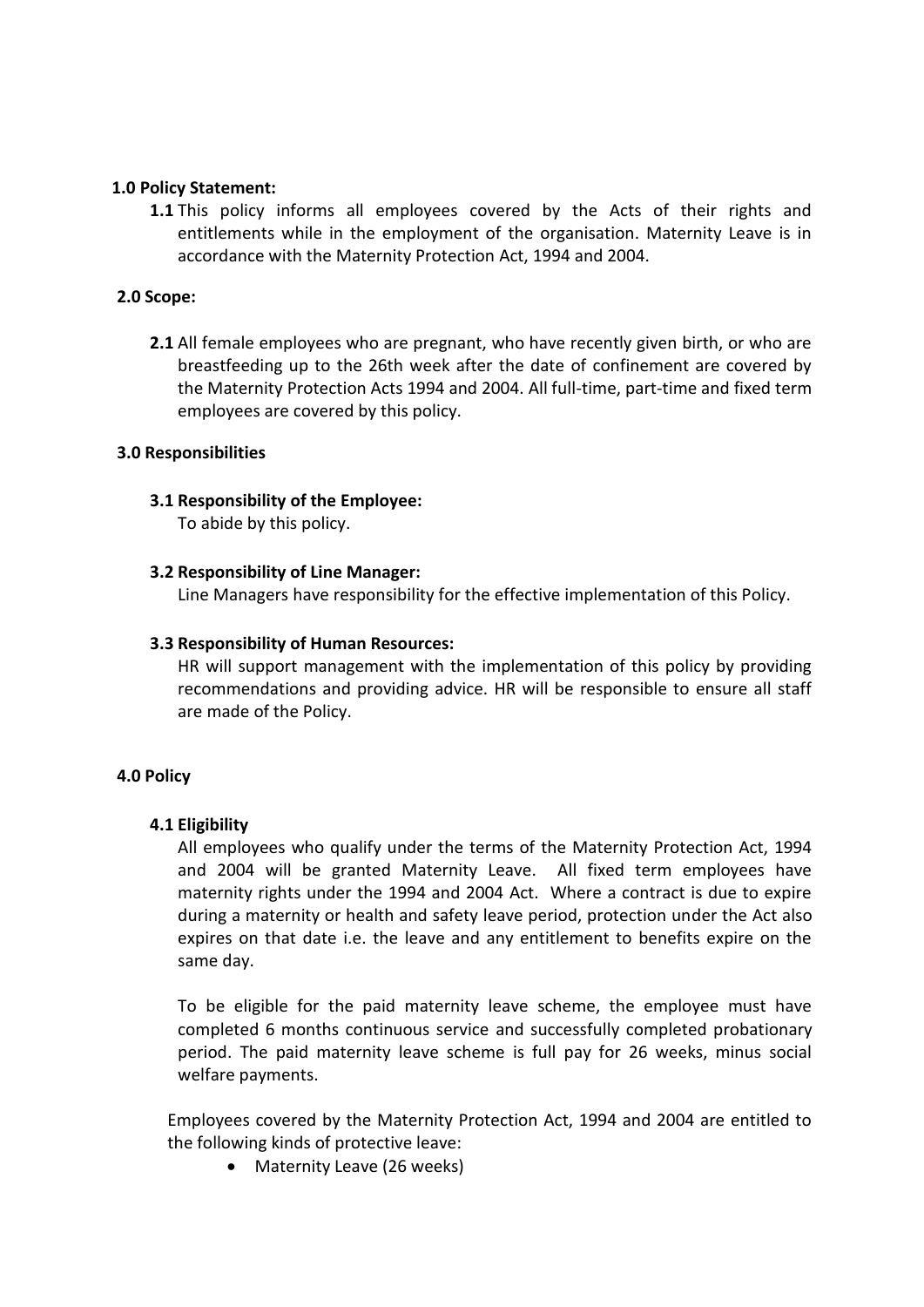- Additional Maternity Leave (16 weeks)
- Paid Natal Care Leave
- Section 16 Leave for Bereaved Fathers
- Health and Safety Leave
- Right to return to work following leave

Employees should commence leave at least 2 weeks prior to the expected birth date and take at least another 4 weeks after. The remaining weeks are entirely at the discretion of the employee. An additional period of 16 weeks extra leave may be taken immediately following the maternity leave period. This is referred to as additional maternity leave. No social welfare benefit is payable during this period.

Where the date of birth occurs so late in the maternity leave that less than the statutory 4 weeks remain, the leave shall be extended to the maximum of 4 weeks. Where the date of birth falls before the commencement of maternity leave, the birth date will be considered the first day of maternity leave. Where this occurs, you must notify the Departmental Manager in writing within 14 days.

Automatic entitlement to maternity leave arises after the  $24<sup>th</sup>$  week of pregnancy. In the unfortunate event where there is a miscarriage or still birth before the 24<sup>th</sup> week of pregnancy there is no entitlement to maternity leave.

If you are employed on a fixed-term or specified-purpose contract, any leave (or any other benefit) will end when your contract ends.

## <span id="page-3-0"></span>**4.2 How to Apply**

Application for maternity leave must be made on the maternity leave form and submitted to the HR Department as early as possible but not less than four weeks prior to the intended leave. The application should include a medical certificate confirming pregnancy and stating the expected date to birth.

An employee may claim social welfare maternity benefit for the duration of her maternity leave provided she has the necessary PRSI contributions. It should be noted that it is the responsibility of the employee to obtain a maternity benefit form from the Department of Social and Family Affairs. It is recommended that you apply at least six weeks before the start date of your maternity leave. Claims should be made on MB10 forms, which are available from your hospital, doctor or social welfare office. The organisation will complete the relevant part of the form once it has been appropriately completed by you and by your doctor (not earlier than 16 weeks before your baby is due).

Application for additional maternity leave must be made in writing and submitted to the Team Leader/Manager at least four weeks before the commencement of the leave period. If you so wish, you may notify the Team Leader/Manager of your intention to take additional maternity leave at the same time as notifying them of your intention to take maternity leave.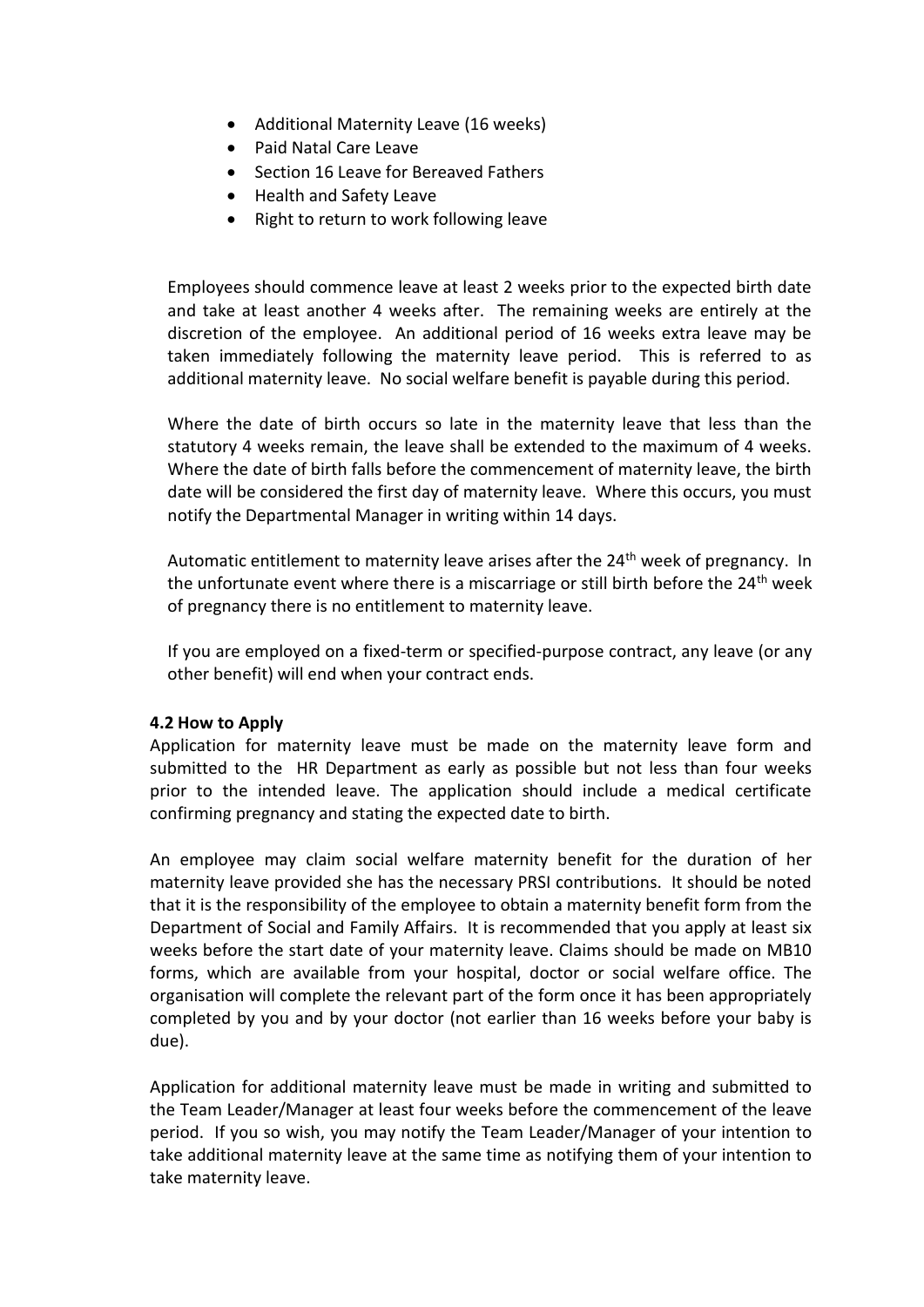If you wish to take any annual leave, this must be taken after the unpaid additional leave.

## <span id="page-4-0"></span>**4.3 Time off for medical appointments**

In accordance with Section 15 of the Maternity Protection Act, 1994 and 2004, employees have a general entitlement to time off during normal working time, as is necessary to keep a medical or related ante-natal or post-natal appointments without loss of pay. Time off to attend is only applicable if the ante or post-natal appointments fall within your scheduled/rostered working day. Time off for post-natal appointments only applies in the six weeks following the birth.

In addition, you may take time off work, without loss of pay, to attend one set of antenatal classes. Time off to attend is only applicable if the ante-natal classes fall within your scheduled/rostered working day. The right to attend only one set of antenatal classes covers all pregnancies while in employment.

The Act also provides a right, in the case of fathers to time off to attend on a once-off basis, the last two ante-natal classes before the birth. Time off to attend is only applicable if the ante-natal classes fall within your scheduled/rostered working day.

In order to avail of ante and post-natal care leave you must give at least two weeks written notice to the Team Leader/Manager, and on each occasion, except in the case of the first appointment, produce an appointment card if requested to do so. In the case of attending ante-natal classes, you must give at least two weeks written notice to the Team Leader/Manager prior to the appointment. With the exception of the first appointment, you must produce an appointment card.

In accordance with Section 16 of the Maternity Protection Act, 1994 and 2004, a father is entitled to leave from his employment upon the death of a mother who had given birth to a living child. The father is entitled to the remainder of the maternity leave and additional leave, in accordance with the Maternity Protection Act. The period of leave shall commence within 7 days of the mother's death.

The father shall provide written notification of his intention to take leave to his manager no later than the day he wishes to take the leave.

## <span id="page-4-1"></span>**4.4 Risk Assessment**

St Patrick's Centre, Kilkenny is required to carry out a risk assessment, specifying risks associated with pregnant employees, employees who have recently given birth and employees who are breastfeeding within 26 weeks of having given birth.

If a risk is identified and cannot be removed from the work process, then St. Patricks Centre will either temporarily adjust the working conditions to avoid relevant risk, or arrange a transfer to other work. If neither of the above is technically or objectively feasible then the employee will be given health and safety leave. You are entitled to be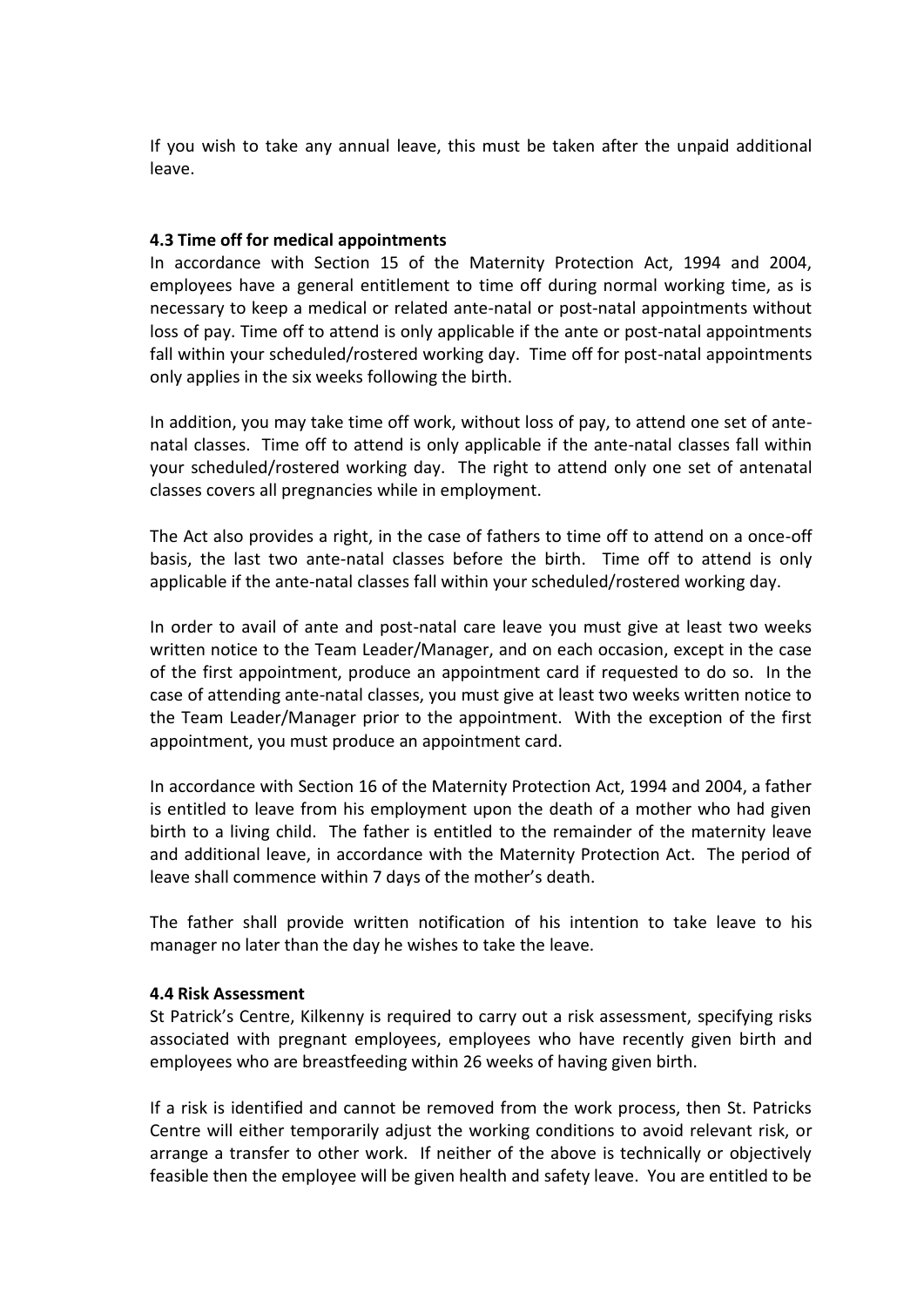paid by St. Patrick's Centre for rostered days during the first 21 calendar days of health and safety leave. The rate of pay is current salary, minus payment entitlements from Department of Social Protection. For the remainder of the leave, you may receive Health & Safety Benefit from the Department of Social Protection. During health and safety leave the employee has no entitlement to public holidays which fall during the period of the health and safety leave.

Where the risk assessment identifies some aspect of the employee's work environment that puts them at risk they will be met with by their manager. If the risk cannot be removed from the work process or the employee cannot be transferred to another section, the employee should be granted health and safety leave. Health and safety leave lasts up to:

- The first day on which the employee becomes entitled to maternity leave, or
- The date on which a fixed term contract expires, or
- Seven days following receipt of written notification from the employee's manager that the risk no longer exists, or
- The day suitable alternative work becomes available, or
- Earlier if the employee returns to work earlier.

## <span id="page-5-0"></span>**4.5 Postponement**

Subject to an employee's Managers' agreement, a mother has the option of splitting, or postponing, the period of maternity leave/additional maternity leave in the event of the hospitalisation of the child. Maternity leave may only be postponed if the employee has taken at least 14 weeks maternity leave, four of which have to be taken after the end of the week of confinement.

The decision to postpone the maternity leave or additional maternity leave is subject to the agreement of the Manager. If the Manager does not agree to postpone the leave, then the employee concerned must return to work on the date agreed between both parties. The remaining leave is postponed and the employee will be entitled to take "resumed leave" not later than seven days after the discharge of the child from hospital. The remaining leave must be taken in one block.

The maximum period of postponement is six months. St. Patricks Centre may require an employee to provide a letter from the hospital in which the child is hospitalised, confirming the hospitalisation. St. Patricks Centre may also require a letter, or other appropriate documentation, from the hospital or the child's GP confirming that the child has been discharged from the hospital in order to allow the employee to commence their postponed maternity leave/additional maternity leave.

If an employee who postpones her maternity leave becomes ill after returning to work and before taking "resumed leave" she may be considered to have started her resumed leave on the first day of absence because of her illness. Alternatively, she may choose to forfeit her right to resumed leave and have her leave treated in the normal manner as sick leave.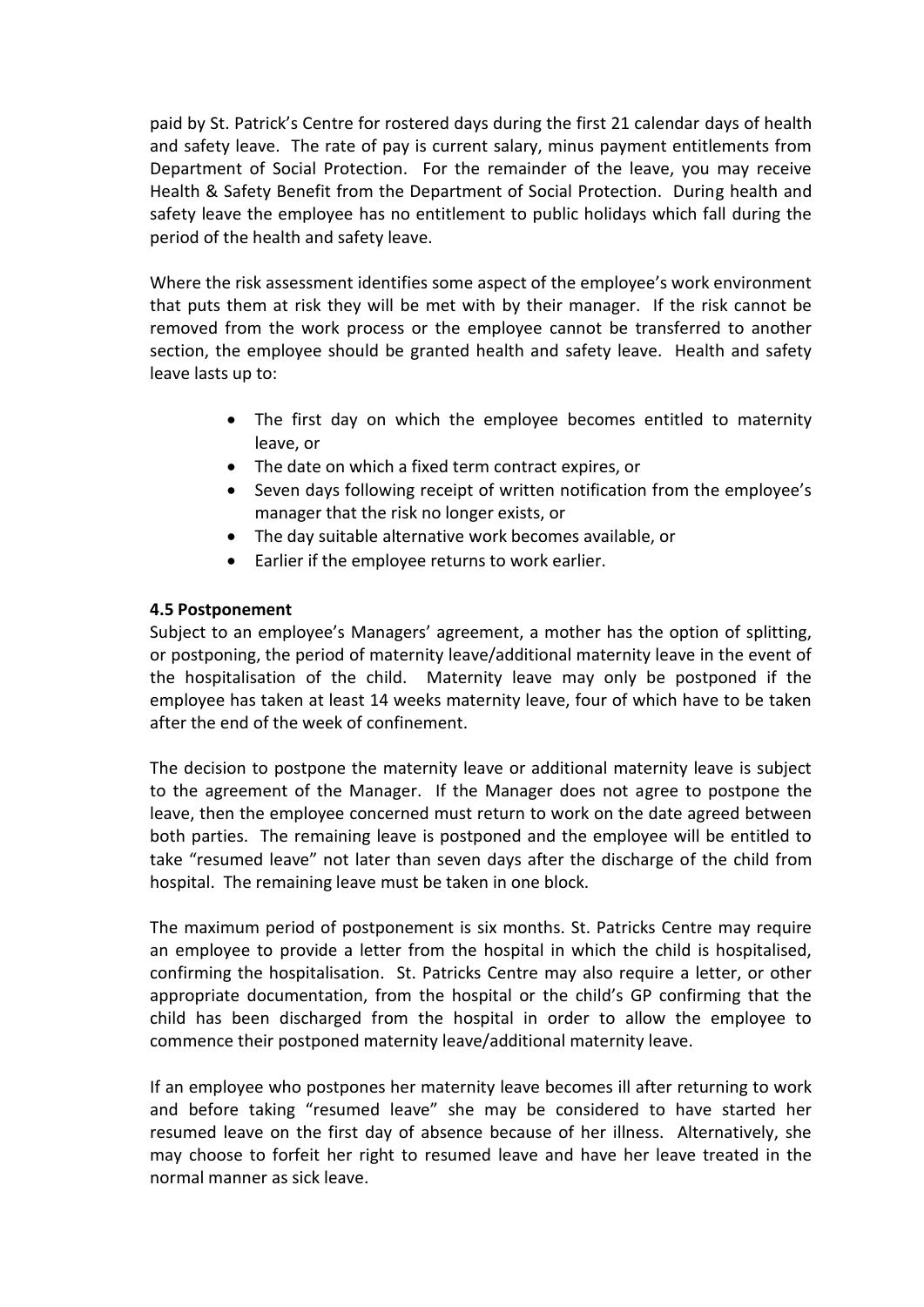Subject to the Manager's agreement, a mother has the right to terminate unpaid additional maternity leave in the event of her becoming ill. Request of termination by the employee and acceptance of the termination by the Manager must be in writing.

# <span id="page-6-0"></span>**4.6 Breastfeeding**

A breastfeeding mother is entitled to breastfeeding breaks at the option of the Manager, without loss of pay and for up to six months after giving birth, either:

- A break of one hour per day where suitable facilities are provided in the workplace, or
- A reduction in working hours
- The one-hour break may be taken in the form of one of the following:
	- o One break of 60 minutes
	- $\circ$  Two breaks of 30 minutes each
	- o Three breaks of 20 minutes each

In such other manner as to number and duration of breaks as may be agreed by her and St. Patricks Centre.

A part-time employee will receive a pro-rata entitlement to time off, or a reduction in working hours.

A breastfeeding employee, who intends to exercise her right to breastfeeding breaks or reduced working hours for the purposes of breastfeeding, must indicate her intention to do so as soon as possible and in any case not later than the date on which she indicates her intention to return to work following maternity leave (normally 4 weeks). The employee may be required to provide the birth certificate of the child concerned or another document establishing the date of birth of the child. Where no facilities are provided, the employee is entitled to a reduction in working hours of one hour per day. All such breaks or time off are paid.

Under St. Patricks Centre maternity leave policy all employees will be covered by employment protection while on such leave. During any period of maternity leave or time off, an employee remains in the employment of the employer. Specifically, protective leave refers to the following:

- Maternity Leave
- Additional Maternity Leave
- Leave for Bereaved Fathers
- Maternity Health & Safety Leave